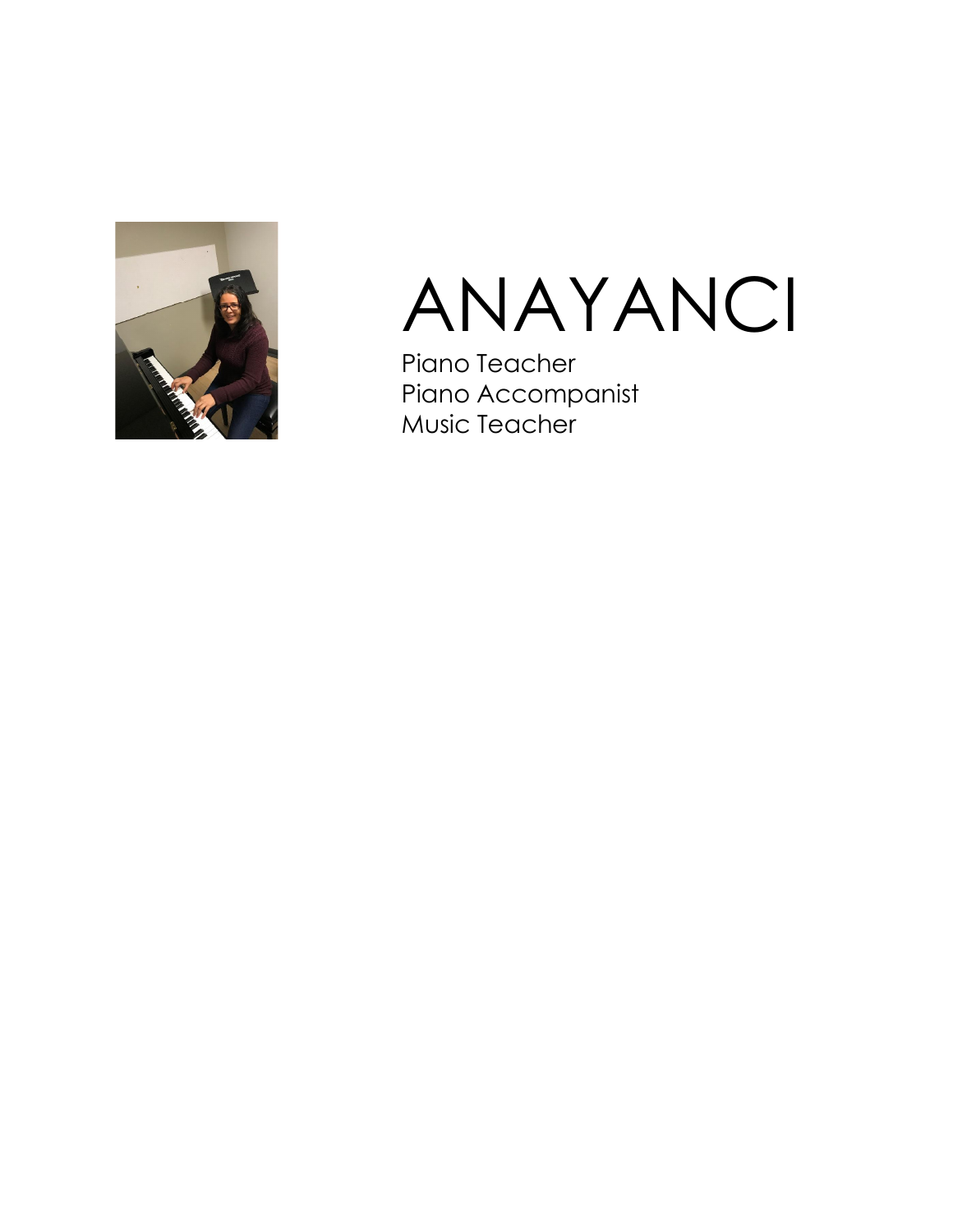## **PROFILE**

Skilled and experienced Piano Teacher, good in dealing with people in many different settings. Familiar with computers and languages (English, French, Spanish, Portuguese), good working with kids especially on a one on one basis. Experienced in teaching students of all ages, adults, seniors and kids. Able to produce results, according to the students' goals. Experienced piano accompanist, choir conductor and choir singer.

## **EDUCATION**

## **Concordia University**

2021 - 2022 (in progress) Creative Arts Therapies; Master in Music Therapy

#### **Concordia University**

2020 - 2021 Music Therapy Graduate Diploma

#### **Concordia University**

2013 - 2020 B.F.A. Specialization in Music Performance (Piano)

#### **Concordia University**

1994 - 2002 B.Sc. Major in Psychology

## **Schulich Conservatory of Music (McGill Conservatory)**

2008 - 2012 Collegial II Piano Performance (High Distinction) Collegial II Theory and Ear Training

## **WORK EXPERIENCE**

#### **École de musique Suzie Auclair - Piano Teacher**

January 2020 – Present

- Piano private teacher
- Recorder teacher

## **CIUSS du Centre-Sud de Montreal (St-Henri and Manoir Verdun) - Music Therapy Intern**

May 15th, 2021 – August 16th,, 2021

● Music Therapist intern with a geriatric population

## **REACH Queen and Green Schools - Music Therapy Intern**

January 18th 2021 – April 23rd, 2021

● Music Therapist intern with kids between 4 and 12 years old diagnosed primarily with ASD, and other developmental disorders.

## **Concordia University - Piano Accompanist**

October 2019 – Current

● Accompany the chamber choir of this university at rehearsals and at end of term concerts

## **Camp Melody Music. Camp Teacher in charge**

June 2019 – August 2019

- Teach piano, (private lessons) to 20 students every week
- Conduct a choir with children aged 5 to 14, prepare them for the end of camp concert
- Teach and prepare recorder flutes performances to play in groups with singers and other instruments such as drums.
- Organize the end of camp concert with individual pianists, choir, ensemble groups.

#### **AMEEC - Piano Accompanist**

January 2018 – Current

● Accompany on the piano a group of women who sing in special events in the "Club Español", in Montreal